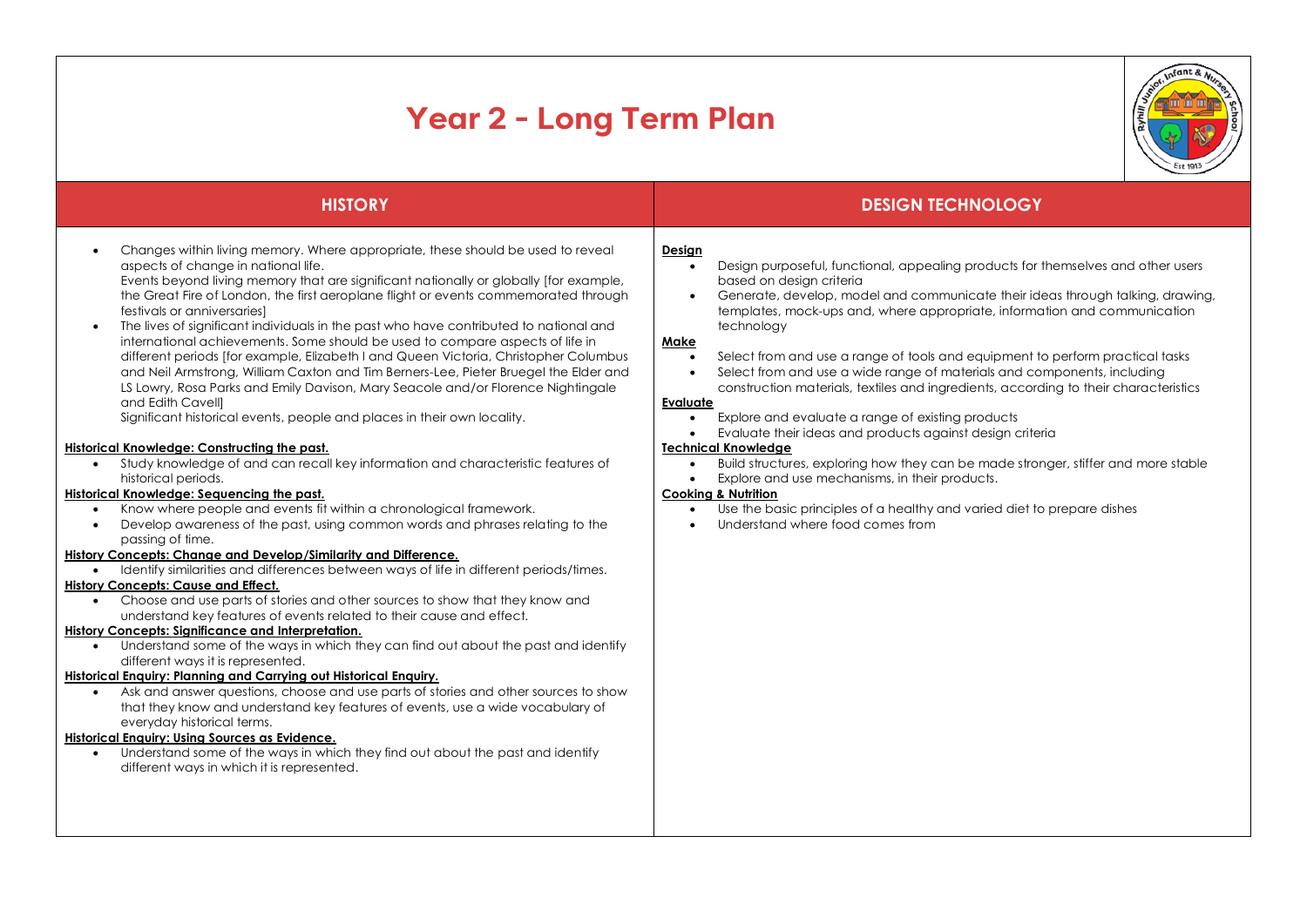| <b>SCIENCE</b>                                                                                                                                                                                                                                                                                                                                                                                                                                                                                                                                                                                                                                                                                                                                                                                                                                                                                                                                                                                                                                                                                                                                                                                                                                                                                                                                                                                                                                                                                                                                                                                                                                                                                                                                                                                                                                                                                                                                                                                                                                                                                                                                                                                                                              | <b>GEOGRAPHY</b>                                                                                                                                                                                                                                                                                                                                                                                                                                                                                                                                                                                                                                                                                                                                                                                                                                                                                                                                                                                                                                                                                                                                                                                                                                                                                                                                                                                                                                                                                                                                                                                                                                                                                                                                                                                                                                                                                                                                                                     |
|---------------------------------------------------------------------------------------------------------------------------------------------------------------------------------------------------------------------------------------------------------------------------------------------------------------------------------------------------------------------------------------------------------------------------------------------------------------------------------------------------------------------------------------------------------------------------------------------------------------------------------------------------------------------------------------------------------------------------------------------------------------------------------------------------------------------------------------------------------------------------------------------------------------------------------------------------------------------------------------------------------------------------------------------------------------------------------------------------------------------------------------------------------------------------------------------------------------------------------------------------------------------------------------------------------------------------------------------------------------------------------------------------------------------------------------------------------------------------------------------------------------------------------------------------------------------------------------------------------------------------------------------------------------------------------------------------------------------------------------------------------------------------------------------------------------------------------------------------------------------------------------------------------------------------------------------------------------------------------------------------------------------------------------------------------------------------------------------------------------------------------------------------------------------------------------------------------------------------------------------|--------------------------------------------------------------------------------------------------------------------------------------------------------------------------------------------------------------------------------------------------------------------------------------------------------------------------------------------------------------------------------------------------------------------------------------------------------------------------------------------------------------------------------------------------------------------------------------------------------------------------------------------------------------------------------------------------------------------------------------------------------------------------------------------------------------------------------------------------------------------------------------------------------------------------------------------------------------------------------------------------------------------------------------------------------------------------------------------------------------------------------------------------------------------------------------------------------------------------------------------------------------------------------------------------------------------------------------------------------------------------------------------------------------------------------------------------------------------------------------------------------------------------------------------------------------------------------------------------------------------------------------------------------------------------------------------------------------------------------------------------------------------------------------------------------------------------------------------------------------------------------------------------------------------------------------------------------------------------------------|
|                                                                                                                                                                                                                                                                                                                                                                                                                                                                                                                                                                                                                                                                                                                                                                                                                                                                                                                                                                                                                                                                                                                                                                                                                                                                                                                                                                                                                                                                                                                                                                                                                                                                                                                                                                                                                                                                                                                                                                                                                                                                                                                                                                                                                                             |                                                                                                                                                                                                                                                                                                                                                                                                                                                                                                                                                                                                                                                                                                                                                                                                                                                                                                                                                                                                                                                                                                                                                                                                                                                                                                                                                                                                                                                                                                                                                                                                                                                                                                                                                                                                                                                                                                                                                                                      |
| Working Scientifically<br>During years 1 and 2, pupils should be taught to use the following practical scientific methods,<br>processes and skills through the teaching of the programme of study content:<br>Asking simple questions and recognising that they can be answered in different ways<br>Observing closely, using simple equipment<br>Performing simple tests<br>$\bullet$<br>Identifying and classifying<br>$\bullet$<br>Using their observations and ideas to suggest answers to questions<br>Gathering and recording data to help in answering questions.<br>$\bullet$<br>Living things and their habitats<br>Explore and compare the differences between things that are living, dead, and things<br>$\bullet$<br>that have never been alive<br>Identify that most living things live in habitats to which they are suited and describe<br>how different habitats provide for the basic needs of different kinds of animals and<br>plants, and how they depend on each other<br>Identify and name a variety of plants and animals in their habitats, including<br>microhabitats<br>Describe how animals obtain their food from plants and other animals, using the idea<br>of a simple food chain, and identify and name different sources of food.<br>Plants<br>Observe and describe how seeds and bulbs grow into mature plants<br>Find out and describe how plants need water, light and a suitable temperature to<br>grow and stay healthy.<br><b>Animals including humans</b><br>Notice that animals, including humans, have offspring which grow into adults<br>Find out about and describe the basic needs of animals, including humans, for survival<br>$\bullet$<br>(water, food and air)<br>Describe the importance for humans of exercise, eating the right amounts of different<br>types of food, and hygiene.<br>Uses of everyday materials<br>Identify and compare the suitability of a variety of everyday materials, including wood,<br>metal, plastic, glass, brick, rock, paper and cardboard for different uses<br>Compare how things move on different surfaces.<br>Find out how the shapes of solid objects made from some materials can be changed<br>by squashing, bending, twisting and stretching. | Locational Knowledge:<br>Name and locate the world's seven continents and five oceans.<br>$\bullet$<br>Name, locate and identify characteristics of the four countries and capital cities of the<br>$\bullet$<br>United Kingdom and its surrounding seas.<br><b>Place Knowledge:</b><br>Understand geographical similarities and differences through studying the human and<br>$\bullet$<br>physical geography of a small area of the United Kingdom, and of a small area in a<br>contrasting non-European country.<br><b>Human and Physical Geography:</b><br>Identify seasonal and daily weather patterns in the United Kingdom and the location of<br>hot and cold areas of the world in relation to the Equator and the North and South<br>Poles.<br><b>Geographical Vocabulary:</b><br>Use basic geographical vocabulary to refer to:<br>$\bullet$<br>Key physical features, including: beach, cliff, coast, forest, hill, mountain, sea,<br>$\bullet$<br>ocean, river, soil, valley, vegetation, season and weather<br>Key human features, including: city, town, village, factory, farm, house, office, port,<br>harbour and shop.<br><b>Geographical Skills and Fieldwork:</b><br>Use world maps, atlases and globes to identify the United Kingdom and its countries,<br>$\bullet$<br>as well as the countries, continents and oceans studied at this key stage.<br>Use simple compass directions (North, South, East and West) and locational and<br>directional language [for example, near and far; left and right], to describe the<br>location of features and routes on a map.<br>Use aerial photographs and plan perspectives to recognise landmarks and basic<br>$\bullet$<br>human and physical features; devise a simple map; and use and construct basic<br>symbols in a key.<br>Use simple fieldwork and observational skills to study the geography of their school and<br>its grounds and the key human and physical features of its surrounding environment. |
| <b>MUSIC</b>                                                                                                                                                                                                                                                                                                                                                                                                                                                                                                                                                                                                                                                                                                                                                                                                                                                                                                                                                                                                                                                                                                                                                                                                                                                                                                                                                                                                                                                                                                                                                                                                                                                                                                                                                                                                                                                                                                                                                                                                                                                                                                                                                                                                                                | <b>PE</b>                                                                                                                                                                                                                                                                                                                                                                                                                                                                                                                                                                                                                                                                                                                                                                                                                                                                                                                                                                                                                                                                                                                                                                                                                                                                                                                                                                                                                                                                                                                                                                                                                                                                                                                                                                                                                                                                                                                                                                            |
| Use their voices expressively and creatively by singing songs and speaking chants and<br>$\bullet$<br>rhymes<br>Play tuned and untuned instruments musically<br>Listen with concentration and understanding to a range of high-quality live and<br>recorded music<br>Experiment with, create, select and combine sounds using the interrelated dimensions<br>of music.                                                                                                                                                                                                                                                                                                                                                                                                                                                                                                                                                                                                                                                                                                                                                                                                                                                                                                                                                                                                                                                                                                                                                                                                                                                                                                                                                                                                                                                                                                                                                                                                                                                                                                                                                                                                                                                                      | Master basic movements including running, jumping, throwing and catching, as well as<br>developing balance, agility and co-ordination, and begin to apply these in a range of<br>activities<br>Participate in team games, developing simple tactics for attacking and defending<br>$\bullet$<br>Perform dances using simple movement patterns.                                                                                                                                                                                                                                                                                                                                                                                                                                                                                                                                                                                                                                                                                                                                                                                                                                                                                                                                                                                                                                                                                                                                                                                                                                                                                                                                                                                                                                                                                                                                                                                                                                       |